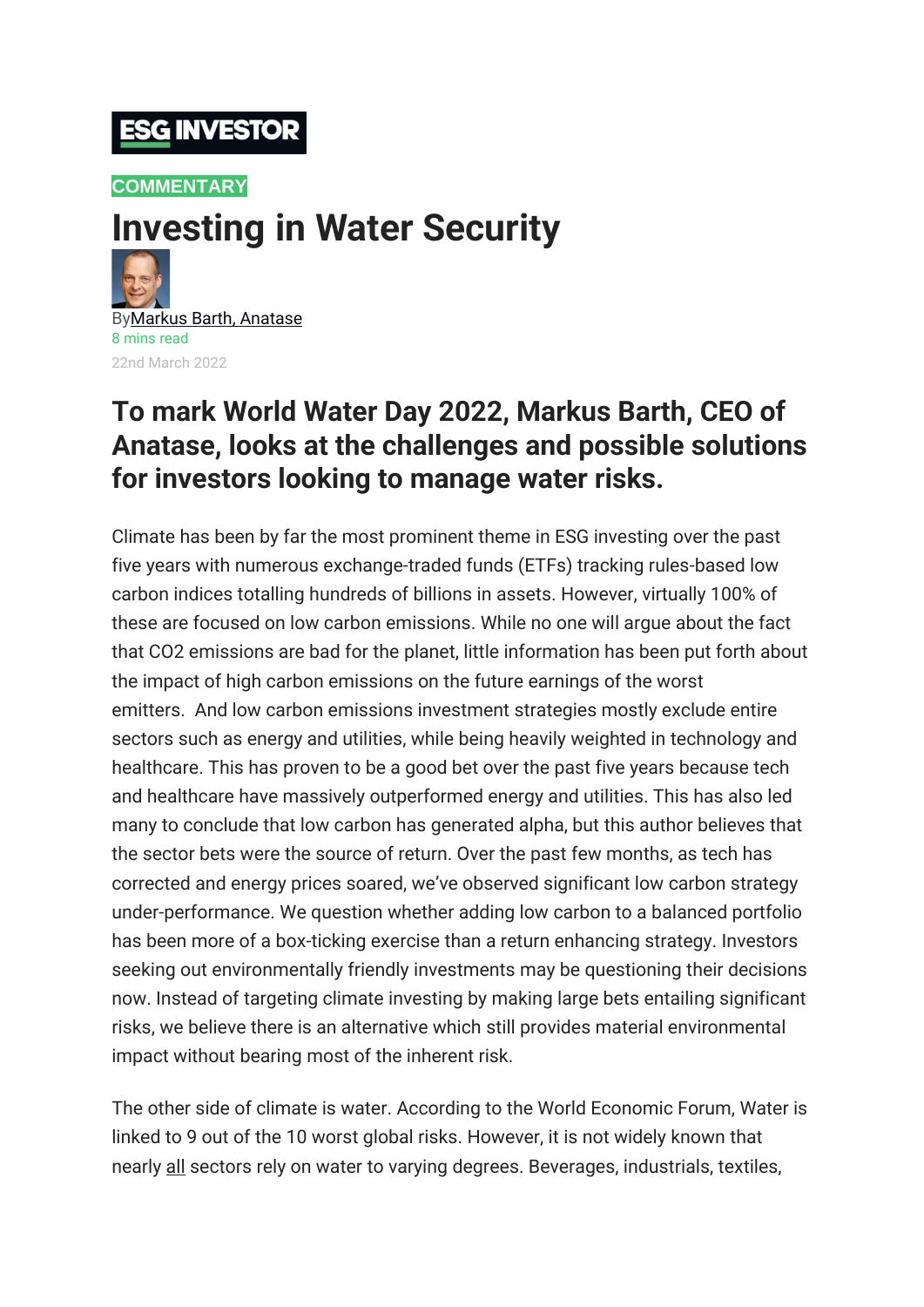mining and semiconductors (to name a few) all require vast amounts of water as a critical input to their production processes. For example, it takes over 7,000 litres of water to manufacture a single pair of blue jeans. Consider the stark contrast between carbon and water usage today. A company that spews carbon into the atmosphere can still manufacture products, produce revenue and grow earnings – which implies that high carbon emissions do not directly or materially impact corporate profitability. While planned EU ETS reforms may have an impact on costs incurred by companies in future, their materiality is unknown at this point and there is still the US and the rest of the world to contend with. If a Coca-Cola plant can't get water, the firm must close the plant or at the very least, pay a much higher price to transport the water to the plant from another location. Either way, Coke's earnings would be negatively impacted. The 2030 water targets outlined by the UN requiring US\$670 billion of annual outlay will most likely not be met without stronger new actions. Why aren't investor portfolios focused more on water risk when considering climate investments?

#### **Existing water indices**

There have been water indices in the market since 2007 and investment in these indices is nearly US\$40 billion as of year-end 2021. But these indices do not address water risk. They typically contain a concentrated basket of 30-50 companies that are either water utilities or manufacturers of water purification equipment. These indices are a pure play on water remediation and have no bearing on mitigating water risk across the broader markets. In addition, these indices have mostly under-performed their equity market benchmarks over recent years and investors may be averse to further investment in the water theme as a result.

Global water scarcity is well-documented and creates significant financial risk to investors who fail to account for water risk in their portfolio. According to the **[CDP](https://www.esginvestor.net/inaction-on-water-risk-will-cost-corporates-more-cdp/)**, the potential financial impact of water risk to corporate earnings is in excess of US\$301 billion while mitigating those risks is estimated to cost  $1/5<sup>th</sup>$  that amount! Clearly, water risk has a meaningful and direct impact on future corporate earnings and investors who fail to incorporate water risk reduction into their portfolios may experience significant future underperformance.

According to a **DWS [report](https://www.esginvestor.net/investors-urged-to-shift-investment-strategies-to-tackle-global-water-crisis/)** published in November 2020, equities provide the greatest progress in managing water risk, but most investors look to engagement to mitigate future risk. They concluded that targeting risk control by reducing exposure to stocks with higher water risk was the best of both worlds, facilitating engagement while reducing portfolio 'water footprint' and offering sustainable returns.

#### **Defining water risk**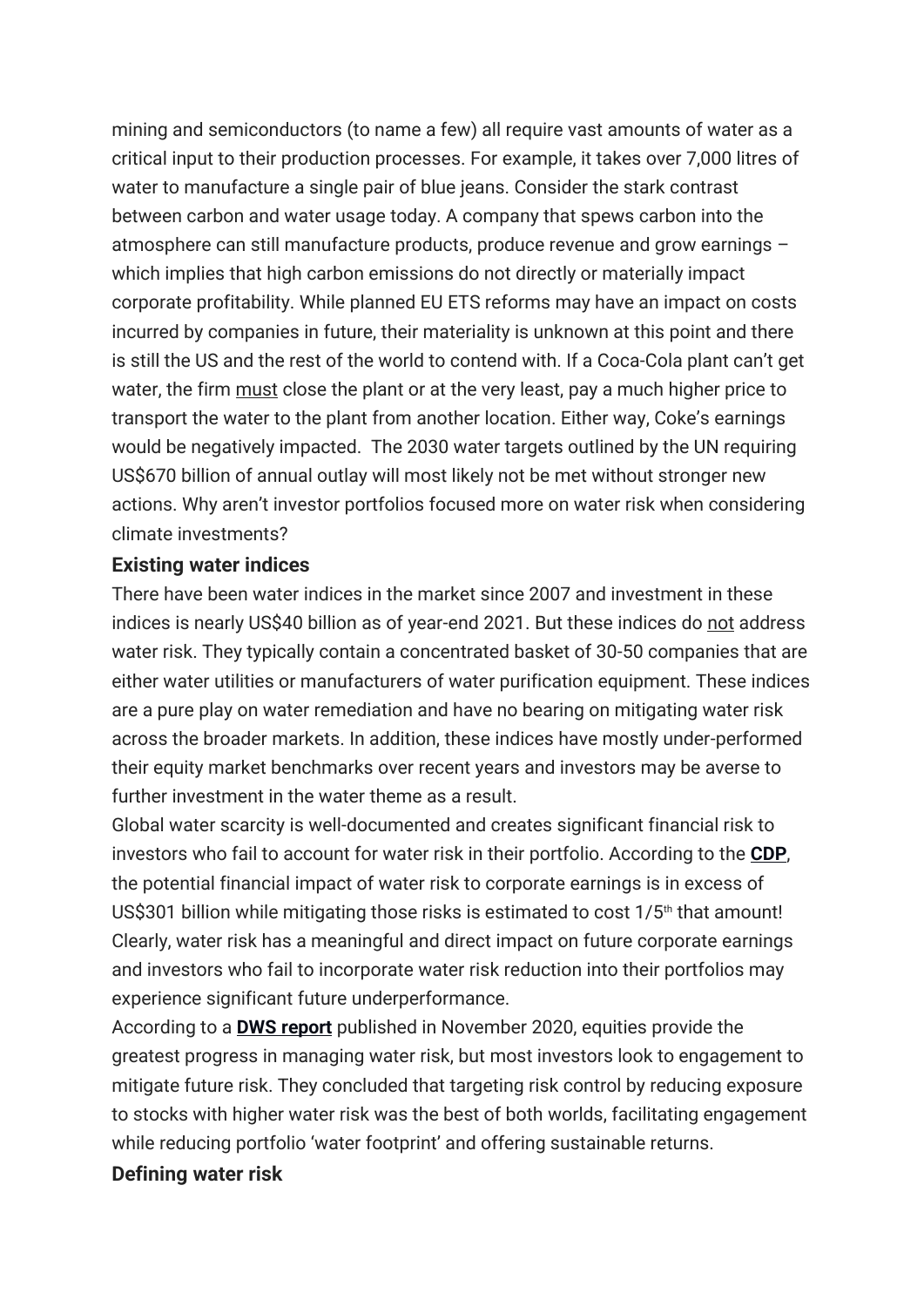Changing climate, which is substantially manifested through water scarcity, portends unprecedented disruption in supply chains, which pose threats to production and distribution channels. Water Risk is environmental, it impacts future earnings, it is ubiquitous across all sectors AND it is wholly unaccounted for in market benchmarks. The drivers of water risk include climate change/climatic events, failing infrastructure, pollution, weak regulations, and poor company water stewardship. These risks lead to financial risks that are operational, reputational, and regulatory in nature which can lead to earnings shortfalls, litigation, and penalties. The scarcity of water will directly impact the earnings of companies which will translate into lower share prices for those companies who fail to manage water properly.

There are two key aspects of water risk:

- 1. **Water utilisation** how well has a company utilised water? These metrics can be measured by total water withdrawal, fresh water withdrawal, water discharged, water pollution and water recycled. These measure a company's water Footprint and reflect where they are today in terms of utilisation.
- 2. **Water stewardship** is the company doing anything to mitigate future water risk?

[Stewardship](https://www.esginvestor.net/what-does-water-stewardship-mean-anyway/) is a more forward-looking measure of water risk and it focuses on the existence (or lack) of corporate water policies such as

- 1. Is there a water policy?
- 2. Does the company target water conservation?
- 3. Does the company use technology to mitigate water risk?

A likely reason for the lack of passive investment strategies focused on water security may be the difficultly in measuring water risk. Water data is not as readily available as CO2 emissions and the distribution of water usage across different industries is massive. As we know at Anatase, considerable research and analysis is required to develop a means to systematically stratify water risk at the company level. By applying certain statistical techniques, water risk can now be quantified, which enables a company-level ranking system across the broader capital markets.

#### **Mitigating water risk in a passive strategy**

Stratifying water risk results in a ranking system that enables portfolio constituent weights to be adjusted to reflect the degree of water risk. This effectively reduces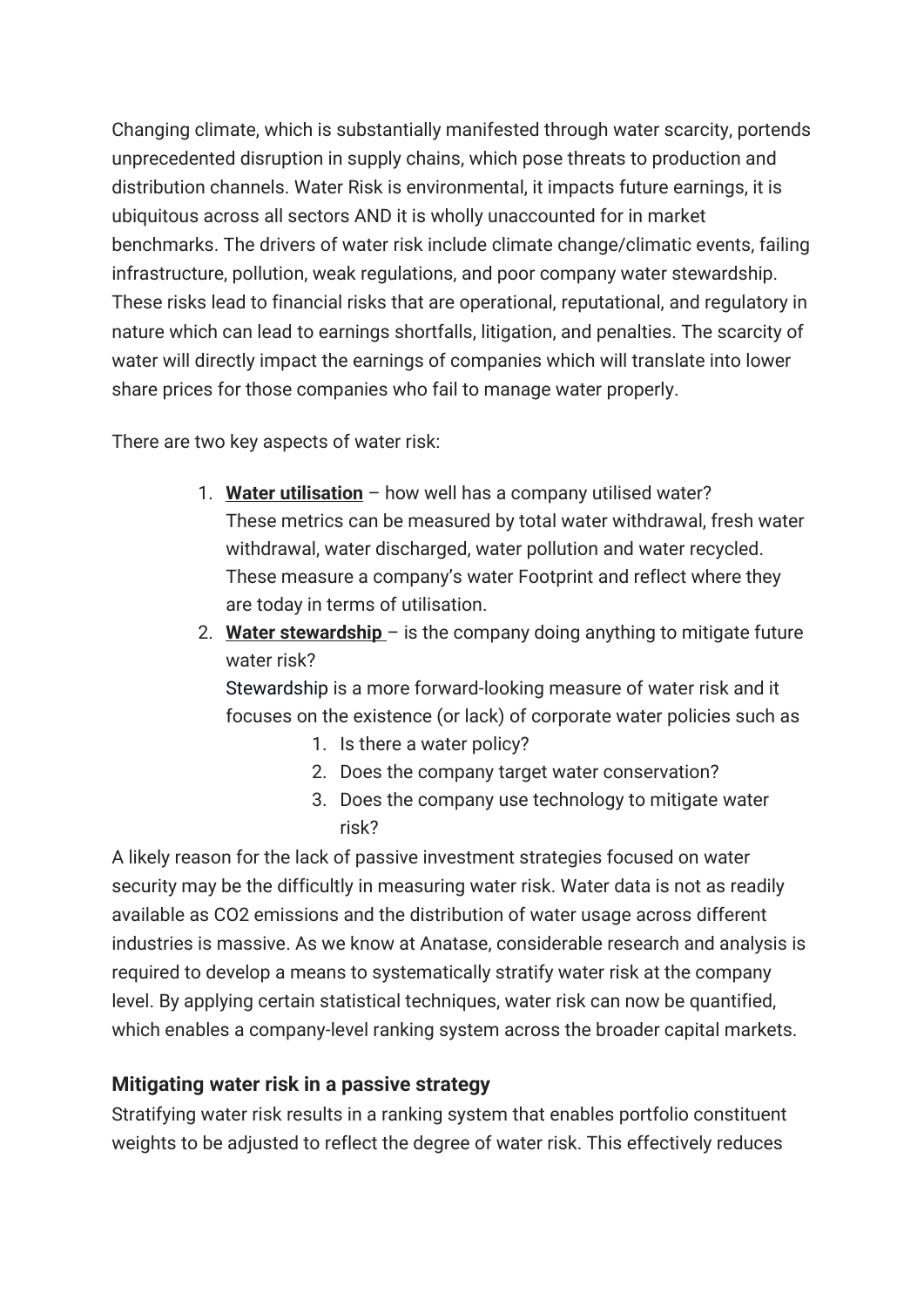portfolio water risk as companies with low risk are over-weighted while companies with higher risk are underweighted.

Much the same way that CO2 emissions can measure the carbon footprint of a company and by extension, the weighted carbon footprint of a portfolio, so too can the water footprint be calculated using a similar approach. As we explained, water utilisation informs the water footprint which enables such a footprint to be calculated at the company and portfolio level.

By using the water risk metrics described above, it is relatively simple and transparent operation to reweight a broad universe of companies across all sectors resulting in an average 50% lower water footprint than traditional market benchmarks (S&P 500, MSCI World, EuroSTOXX 50). This approach can significantly mitigate water risk without sacrificing diversification across sectors, countries, and regions. Investors can now hedge the future negative earnings impact from high water risk without making large bets and accepting unintended risks.

While our water risk methodology does not specifically target a lower carbon footprint, we were not surprised to see that a water security index has an average 35% lower carbon footprint than the traditional benchmarks. It makes sense that a company that is mindful of its water risk also pays attention to its carbon emissions. While it may not be theoretically proven that low water risk results in lower carbon emissions, the evidence suggests that the two are at least somewhat correlated.

#### **Reasons for optimism: Water security indexes**

Reweighting a free float market capitalisation universe by adjusting for the degree of water risk results in a portfolio that has a 99.5% correlation to traditional benchmarks. While there are some modest over/under weights relative to sectors and countries, all of these are well within acceptable boundaries. This relatively close tracking to market exposures greatly reduces the risk of deviating too far from market performance while still resulting in a significantly lower water footprint and carbon footprint.

There is no doubt in my mind that the market has not been pricing water risk in securities to date. Benchmark indices have completely ignored water risk and without a benchmark that hedges against water risk, there has been little interest in passive investment products linked to such a strategy. This is beginning to change, with the launch of the Thomas Schumann Water Indices, which I helped to design,